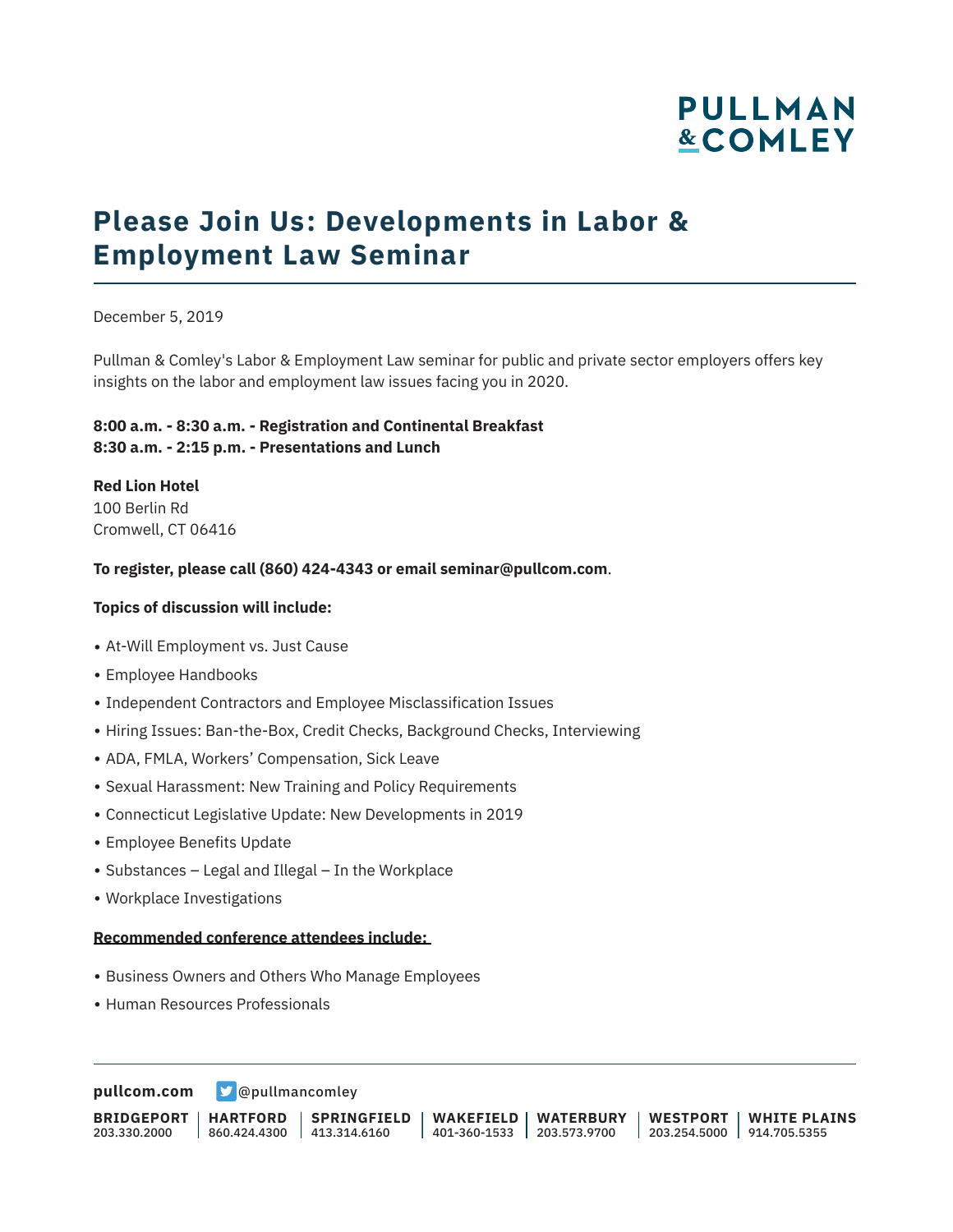## **PULLMAN &COMLEY**

### Please Join Us: Developments in Labor & Employment Law Seminar

- In-House Counsel
- Accountants and Financial Advisors
- Benefits and Compensation Practitioners

### **Additional Information:**

- No prerequisite required
- No advanced preparation required; attendees will receive additional materials at the seminar
- Seminar is open to both private and public sector employers
- Program Level: Intermediate
- Delivery Method: Group Live
- Seminar participants can earn up to five CPE credits in Business Law
- Connecticut CLE credits are also available
- There is no fee to attend. Breakfast and lunch will be provided.

#### **Invitation non-transferable. You must register to attend, as space is limited.**

*Pullman & Comley, LLC is registered with the National Association of State Boards of Accountancy (NASBA) as a sponsor of continuing professional education on the National Registry of CPE Sponsors. State boards of accountancy have the final authority on the acceptance of individual courses for CPE credit. Complaints regarding registered sponsors may be submitted to the National Registry of CPE Sponsors through its website: www.learningmarket.org.*

### **Professionals**

Margaret A. Bartiromo Megan Youngling Carannante Sharon Kowal Freilich Andrew C. Glassman Joshua A. Hawks-Ladds Karen A. Jeffers Andrés Jiménez-Franck George J. Kasper Melinda B. Kaufmann